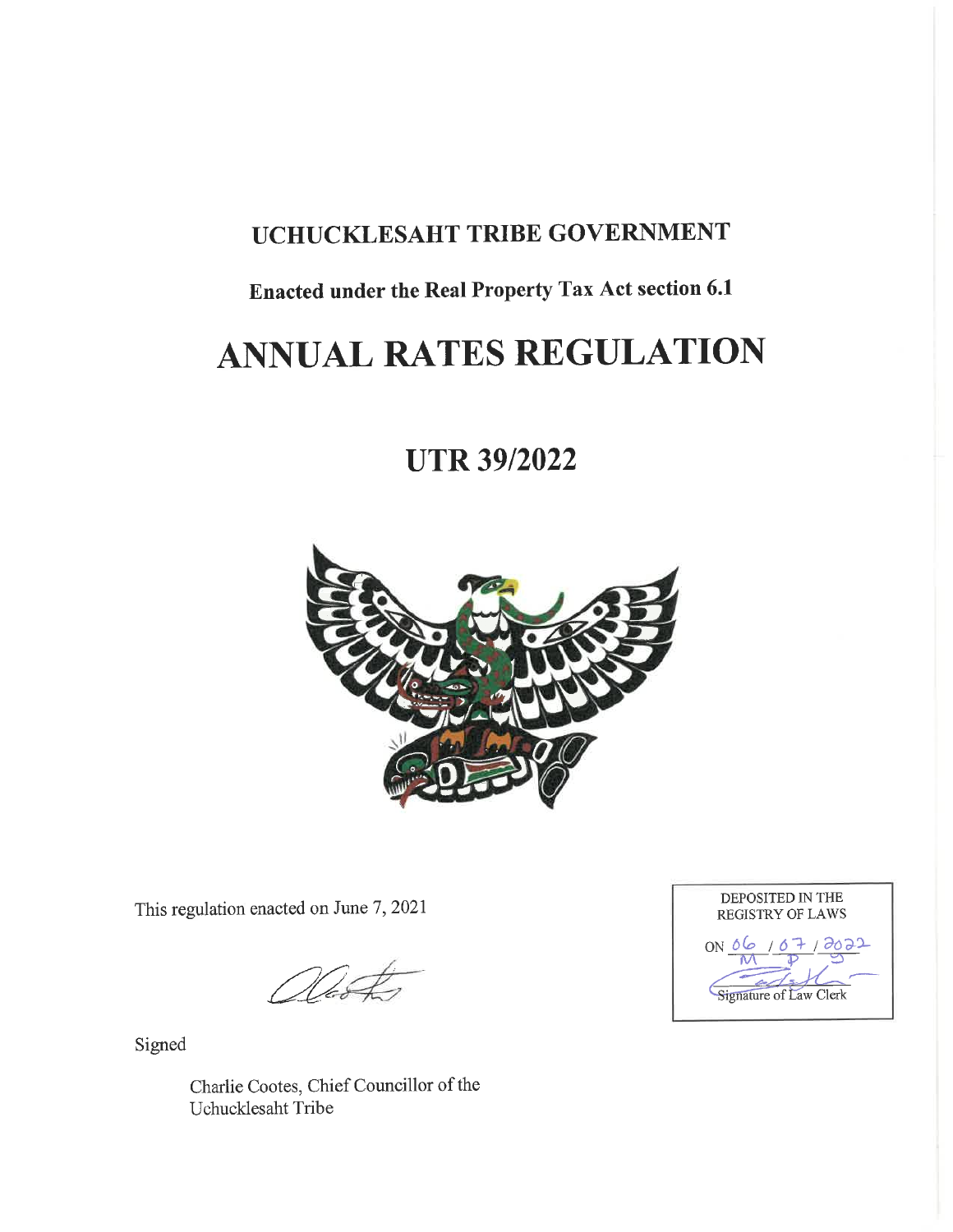$\sim$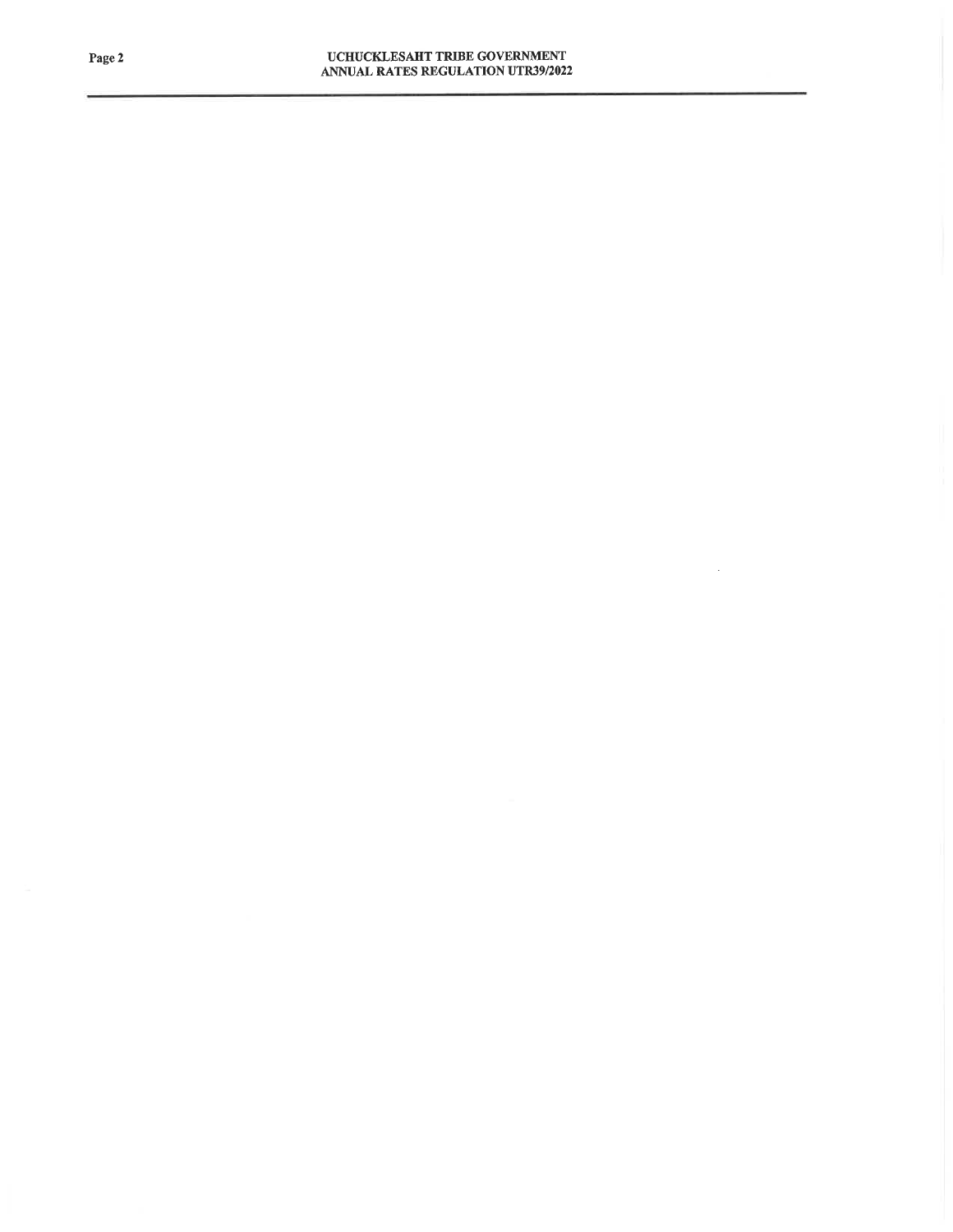#### TABLE OF CONTENTS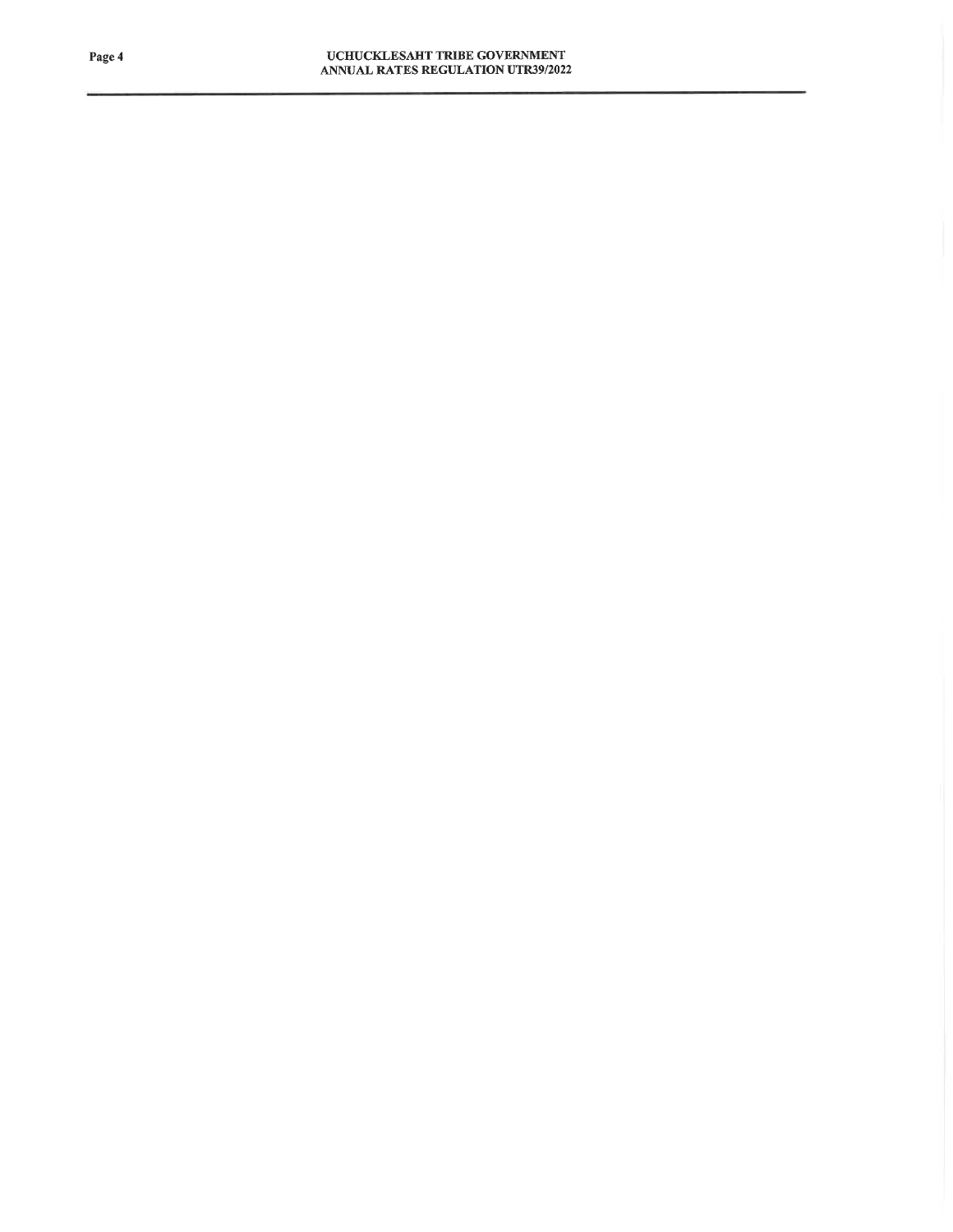#### PART 1 - INTRODUCTORY PROVISIONS

#### Short Title

1.1 This regulation may be cited as the Annual Rates Regulation UTR39/2022

#### Application

1.2 This regulation establishes the tax rates for the 2022 taxation year for taxes levied under the Act.

#### **Definitions**

1.3 In this regulation:

"Act" means the Real Property Tax Act.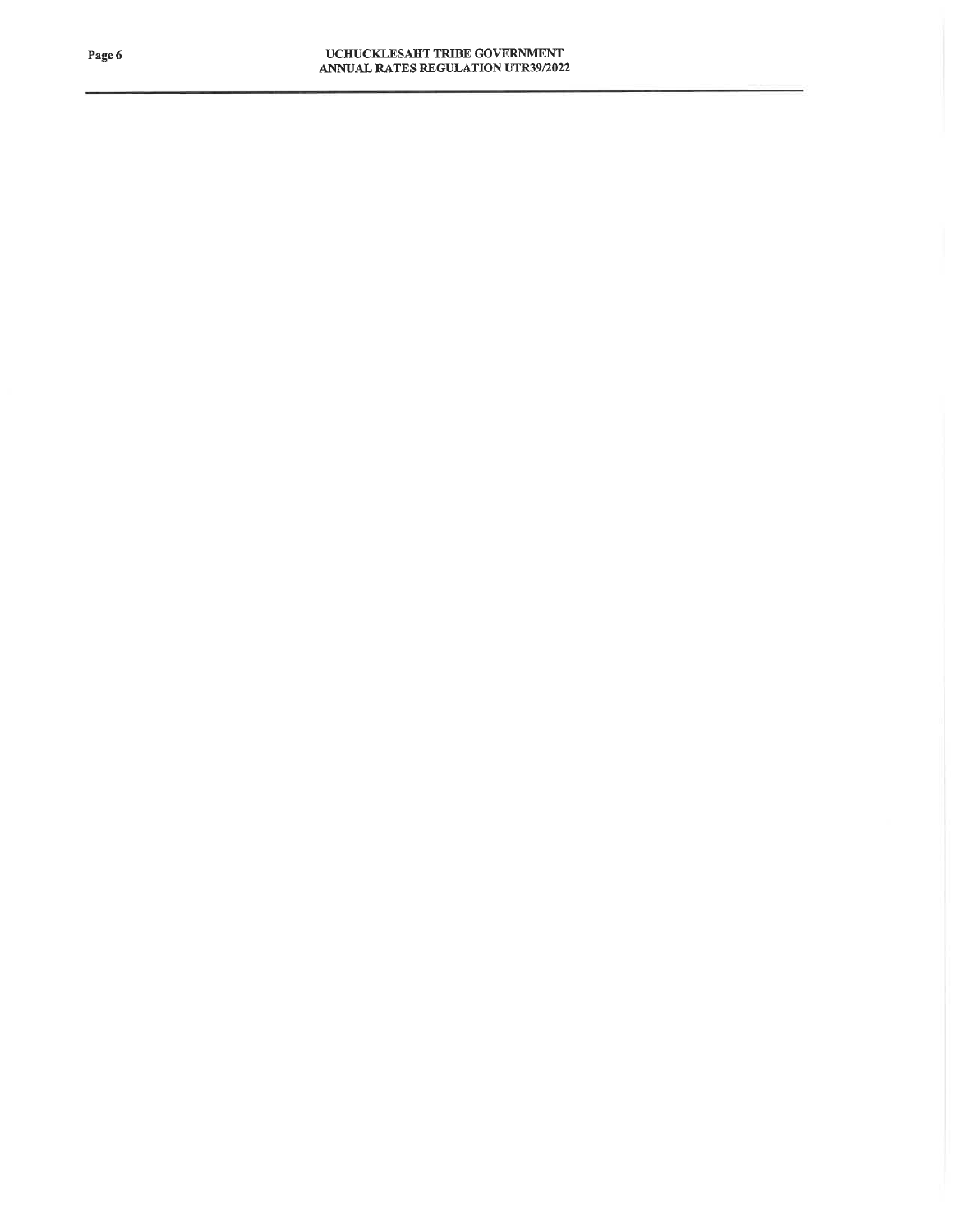#### PART 2 - PRESCRIBED MATTERS

#### Tax Rates

2.1 The tax rates set out in Schedule 1 are prescribed under section 6.1 of the Act for the 2022 taxation year.

#### Method of Calculation

2.2 For certainty, the rates set out in Schedule 1 are expressed in a dollar amount to be applied against each \$1, 000 of assessed net taxable value.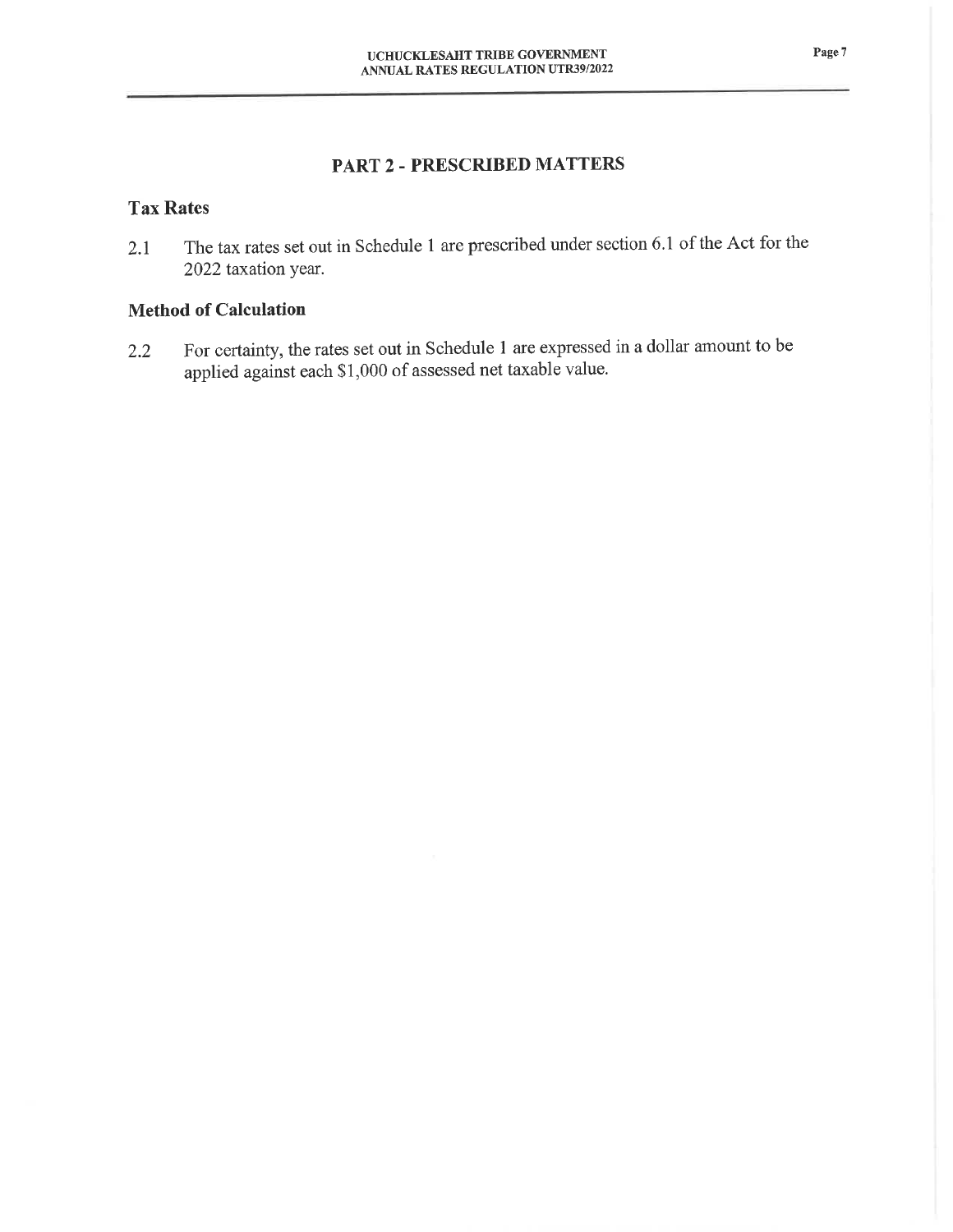$\sim 10^{11}$  km s  $^{-1}$